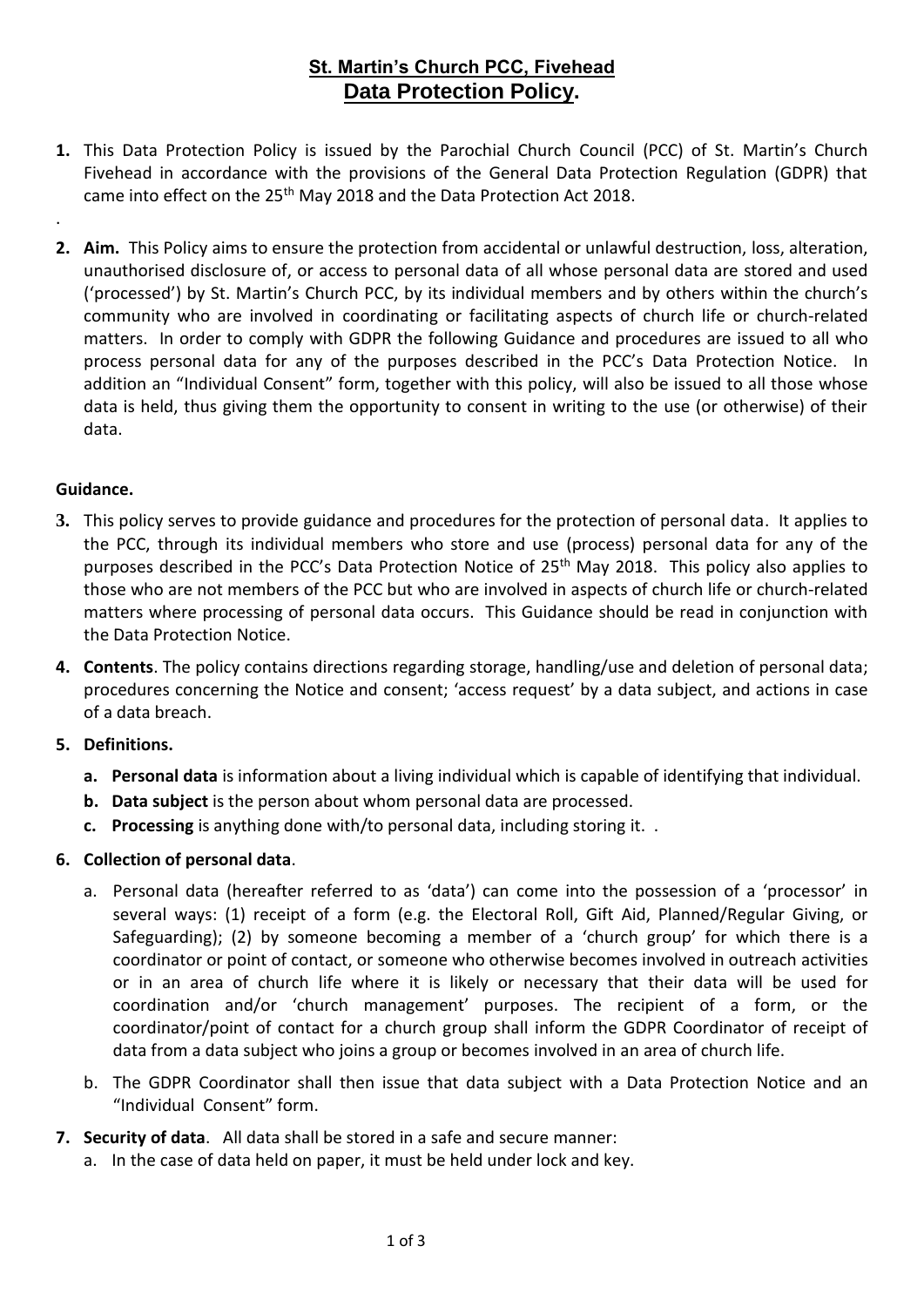- b. In the case of data on a computer or any other electronic device with recording and play back facilities, Access must be by password or Personal Identification Number (PIN) protection as a minimum.
	- c. When data is submitted for inclusion on the Village website, whoever submits the data shall ensure that consent has been given for such publicity.
	- d. When transferring data by e-mail, an email account shall be used to which only the PCC member or individual who is the coordinator of the particular aspect of church life has access (i.e. no 'joint' accounts are to be used).

## **8. Use of data**.

- a. **Cross-subject area use**. Data can only be in the 'subject area' in which it has been collected/submitted. The only exception where 'cross-subject area use' of data is allowed, is the contacting for fundraising purposes of data subjects on the Electoral Roll and others who have a strong relation with the church.
- b. **Consent**. There are certain 'purposes' for which data can only be used if prior consent for its use has been given by the data subject, by signing a Consent form. Prior to using a data subject's data, the processor shall consult the Notice to verify whether consent is required for the particular purpose of intended use and shall also verify if a data subject has given consent for the use of their data.
- c. **Use without consent**. No consent is required for the use of data received on forms regarding the Electoral Roll, Gift Aid, Planned Giving or Safeguarding.
- d. Data can also be used without prior consent from the data subject for purposes which concern aspects of coordination of 'church life' and 'normal church management' (such as flower arrangers, bell ringers, choir members, or rotas for volunteers such as sides persons, readers, intercessors, servers at Holy Communion; church and brass cleaners, or leaders and helpers involved in Messy Church or the Village Fete, and communications with and between PCC members and members of the Benefice Council provided that:
	- (1) the processing relates only to members or former members of the church (or those who have regular contact with it in connection with the particular purpose); and
	- (2) there is no disclosure to a third party without consent.

### **9. Consent and consent form.**

- a. Upon receipt of the information described in paragraph 6,, the GDPR Coordinator shall issue a Consent form to the data subject if their data are likely to be used for a purpose described in the Notice as requiring their consent. The GDPR Coordinator shall record from whom and when completed Consent forms have been received back and for which purpose(s) consent has been given. He shall inform the coordinator of each subject area that requires consent, if any data subject has withheld consent, in which case the particular coordinator(s) shall refrain from using the subject's data in that subject area, unless storing and using the personal data is required under legal or ecclesiastical rules (e.g. Electoral Roll, Gift Aid, certain Safeguarding forms).
- b. The GDPR Coordinator shall keep signed Consent forms in a secure manner (see para 7).
- c. If a data subject informs the GDPR Coordinator about a change in their position regarding consent for a purpose, or ceases for some reason to be involved in an area of church life where use of their personal data occurs, the GDPR Coordinator shall issue a revised Consent form or destroy the previously received Consent form, as applicable.